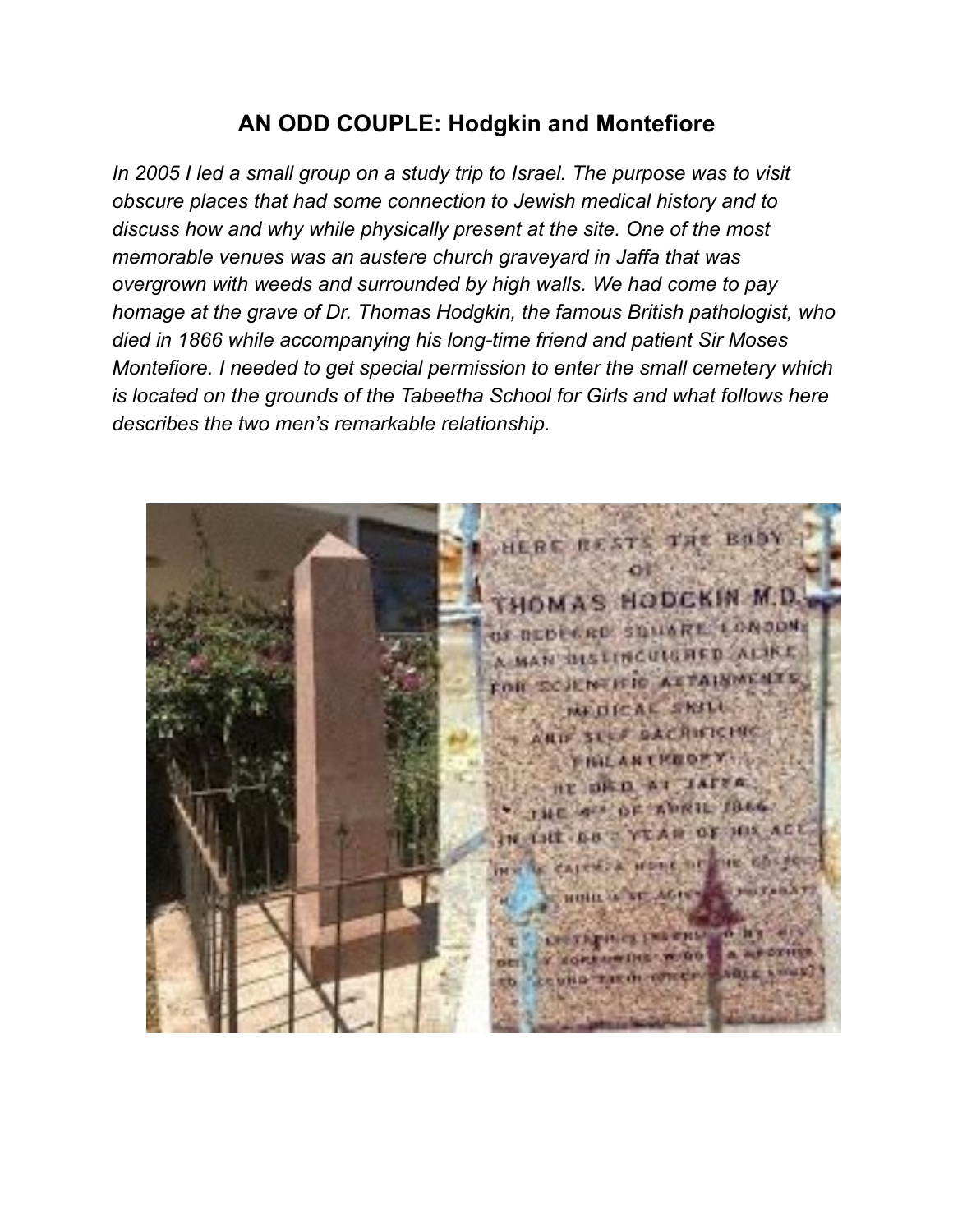The two Brits were an odd couple:

- -Moses Montefiore: Observant Jew, 6'3" tall, debonair, drank a bottle of port every day until he was 99 — and lived to 101.
- -Thomas Hodgkin: Devout Quaker, small and slight, dour and poor,

Perhaps they shared a sense of kinship because both came from persecuted minorities. Both men respected each other's religious beliefs, were philanthropic to the core and passionately concerned for the oppressed and disadvantaged. The Jewish and Quaker traditions each valued charity and each man was willing to endure discomfort and travel great distances for the sake of others and sometimes have been described as "active idealists."

Thomas Hodgkin (1798-1866) was the most prominent British pathologist of his time. In 1832, as a young prosector at Guy's Hospital in London, he described the features of six cases of lymphadenopathy and splenomegaly which characterized the disease that was named after him only a year before his death — later three of the cases were said to have been misdiagnosed.

Although he had a brilliant scientific career, Hodgkin also had a genius for the politically incorrect which hampered his professional advancement. He wore black clothes, addressed colleagues as "thee" and "thou" and was casual about sending bills. As a Quaker Hodgkin championed the causes of what he called "the feeble races." These included Australian aborigines, New Zealand maoris and North American indians. During our Civil War he supported abolitionist attempts to free the slaves and return them to Africa. Ever the humanitarian, Hodgkin treated hundred of poor Jews in London clinics. As a niece recalled: "I think the Aborigines & the Jews took first place in his heart. He was much beloved by the Jews in the East End of London, and well known in the poor quarters there, where he continually attended them without charge."

Moses Montefiore (1784-1885) was born in Leghorn, Italy of Sephardic background. He was brought up in England where he had only a limited education but as a young adult he earned a fortune as a broker for his relatives by marriage, the Rothschilds. He was made Sheriff of London and was the first Jew to be knighted by Queen Victoria; so successful in business that he was able to retire at age 40 to devote his next six decades to philanthropy.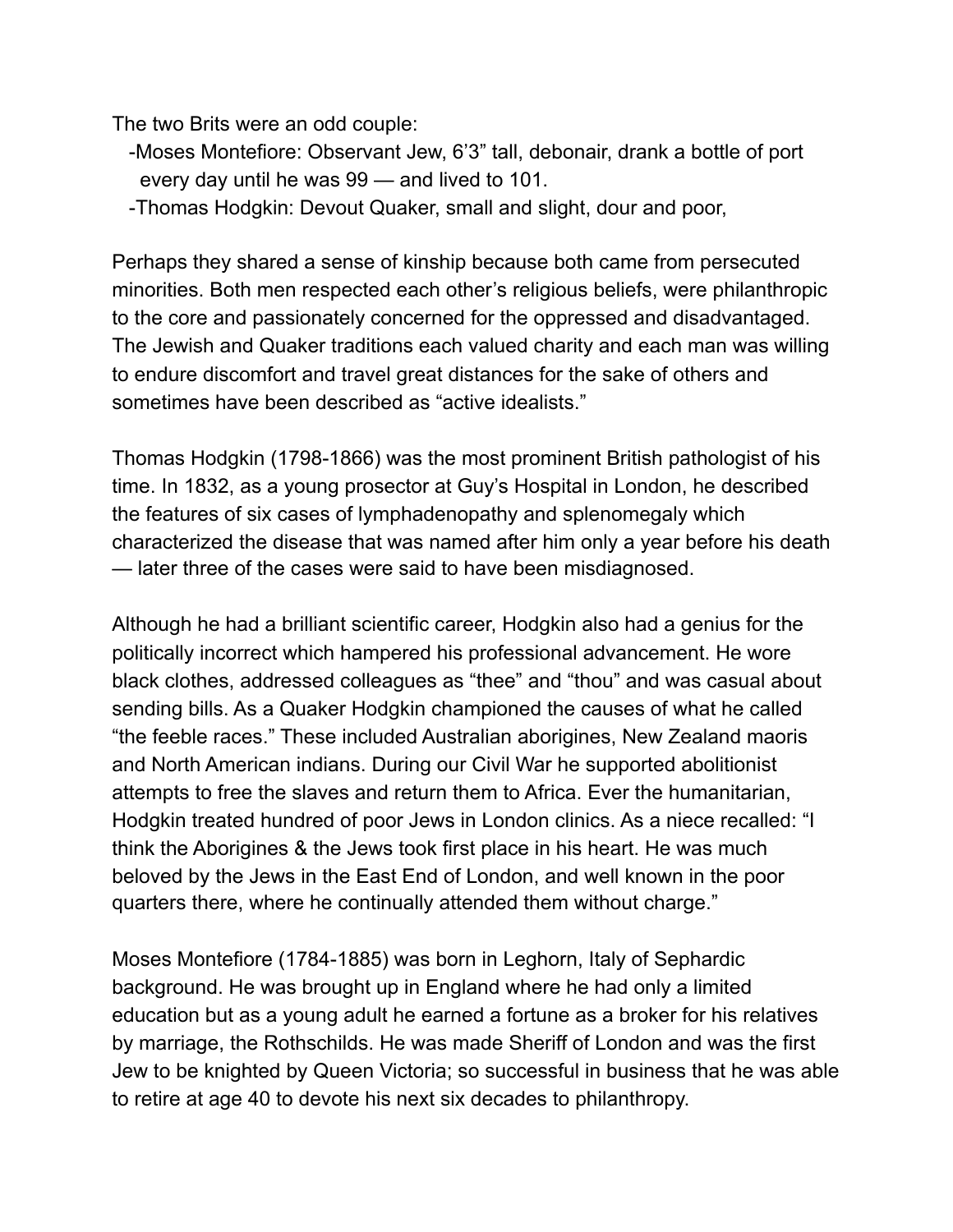Montefiore served as an unofficial roving ambassador for Jews wherever they were in trouble: Russia, Rumania, Morocco, Syria, Palestine. He seemed to enjoy playing the role of patriarch and news of injustice anywhere galvanized him to action - not only for Jews, but for persecuted Christians or Muslims as well. Sir Moses became a legend throughout the entire Jewish world in his own lifetime. He was respected by kings and potentates and venerated by impoverished Jews in the shtetls of Eastern Europe and villages of North Africa and the Middle East.

On most of his trips abroad, Sir Moses was accompanied by his wife Judith; they observed Shabbat wherever they were, maintained dietary laws and even brought their own ritual slaughterer with them. They traveled by carriage, sedan chair, sailboat, camel and by foot during a time when pirates, wars and diseases made travel dangerous. On their first trip to Jerusalem in 1827, it took the Montefiores and their servants five and a half months to reach Jerusalem and when they finally arrived, exhausted by the slow final ascent by horseback, they were appalled at their first sight of the ruined Holy City. They found fifty Portuguese families and forty Ashkenazim and nearly 200 elderly widows all of whom were in great distress. There were open sewers, piles of rubbish, decomposing dead animals, medical care was non-existent and malaria, typhoid, cholera and leprosy were endemic. They stayed for only three days and did what they could, but were advised not to make donations to the community lest Turkish officials learn of it and raise taxes or extort money.

Dr. Hodgkin served as personal physician for Montefiore on five extended trips abroad; twice to the Holy Land, the first in 1857 on the fifth of Montefiore's seven trips there, and again on that fatal trip in 1866 when Hodgkin was nearly 68 and Sir Moses was 80. Four years earlier, Lady Montefiore was terminally ill and made Hodgkin promise to accompany her husband on all future trips, both as friend and physician. But this time when Montefiore called, it was the doctor who was in frail health. He reasoned though that he might benefit from a warm climate and agreed to travel. When they reached Alexandria, Hodgkin already was suffering from severe diarrhea but they sailed on to Jaffa. By then it was clear that he couldn't continue and Montefiore was persuaded to continue alone lest he be late for Passover in the Holy City. He reluctantly left his friend in the care of a local physician and two servants but Hodgkin deteriorated rapidly and died, probably from cholera.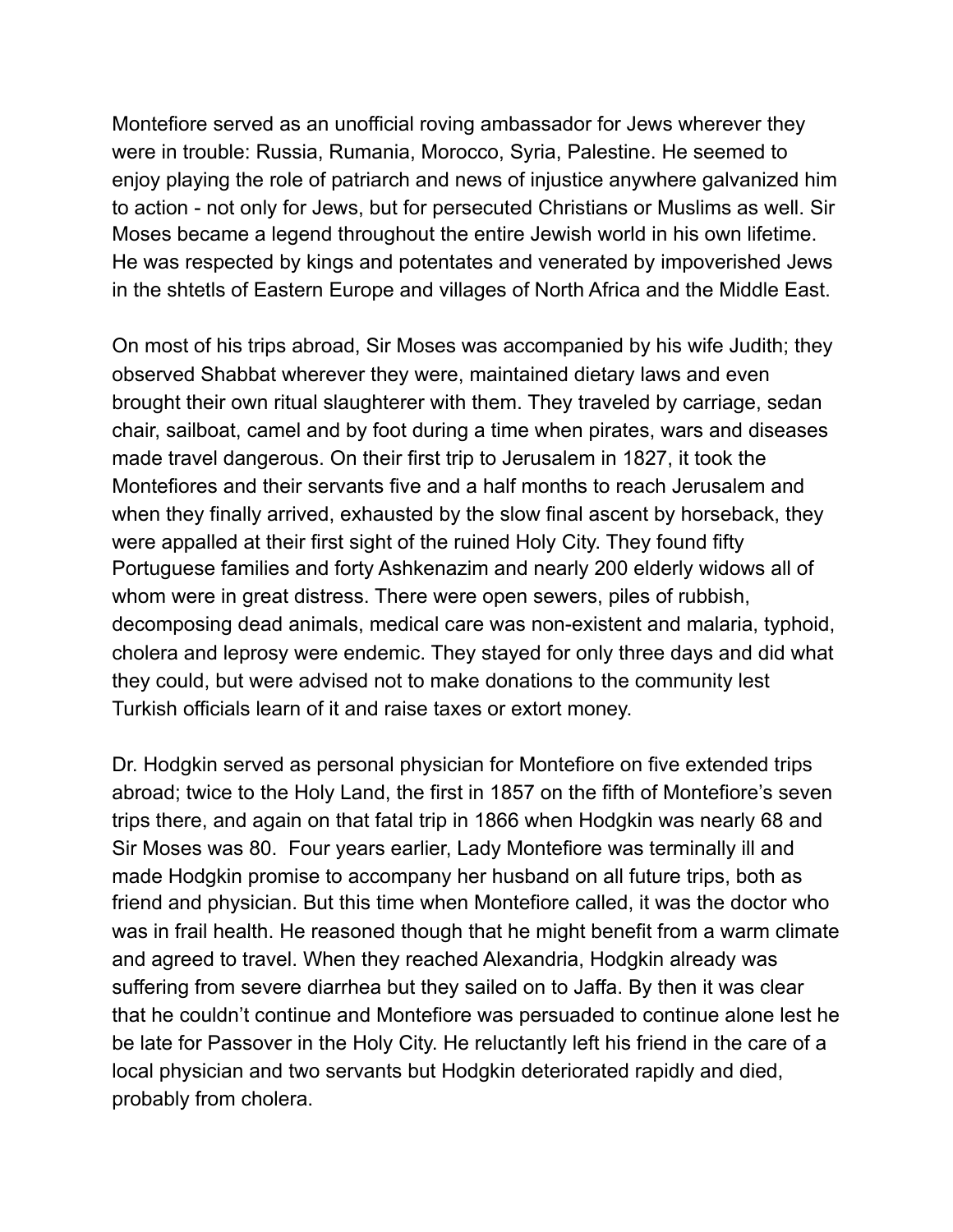Thomas Hodgkin was buried in "the English cemetery" just outside the city walls, and afterward an attending official wrote to his wife:

 *The doctors did all they possibly could, and there was no lack of anything for his comfort…But alas! The malady was so virulent that it prostate him and carried him off.* 

### Hodgkin's last letter to his wife:

 *The last two days in Alexandria knocked me up; the weather was oppressive, I have been in almost ceaseless agony, tenesmus, delirium, gasping have worn me down. Dear Sir Moses was obliged to leave me to go to Jerusalem but he has been boundless in his kindness and spared nothing for my relief.* 

#### Sir Moses' diary note:

 *He breathed his last in a land endeared to him by hallowed reminiscences. To one so guileless, so pious, so amiable in life, so respected in his public career, and so desirous to assist with all his heart in the amelioration of the condition of the human race, death could not have had any terror.* 

## A friend's eulogy:

 *His strong sympathy with his fellow man of all climes and colors rendered Dr. Thomas Hodgkin's name familiar to high and low; and his hand was ever out to aid those who were least capable of returning his generosity.* 

After Montefiore returned to England, he purchased a granite column from which a simple obelisk was fashioned. On the front Hodgkin's "deeply sorrowing widow and brother" recorded their "irreparable loss.":

> Here rests the body of THOMAS HODGKIN, M.D. of Bedford Square, London A Man distinguished alike for Scientific Attainments, Medical Skill And self-sacrificing philanthropy He died in Jaffa, the 4th of April, 1866 In the 68th year of his Age In the Faith & Hope of the Gospel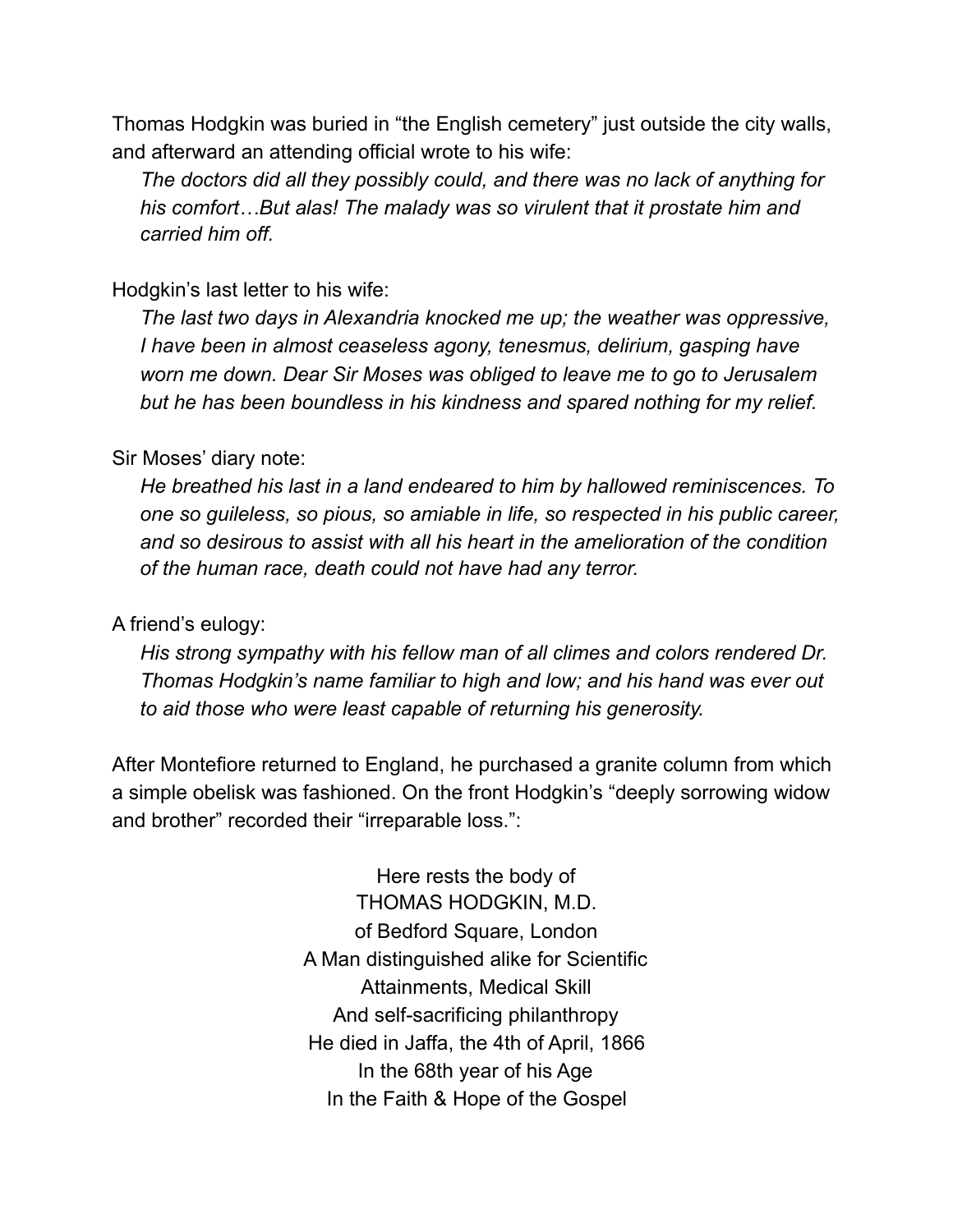Sir Moses had these words inscribed on the opposite side:

 *In commemoration of a friendship of more than 40 years And of many Journeys taken together In Europe, Asia and Africa.* 

When Montefiore returned for his last journey to Palestine at age 92, his route preceded from India to Paris, to Turin and then by steamer to Port Said. From there he sailed on an Austrian vessel to Jaffa and when he finally arrived, Sir Moses revisited the Presbyterian cemetery to pay final respects to his "muchlamented friend." He wrote, "It was a melancholy occasion and made me remember all those virtues by which the departed was so preeminently distinguished during his life." He ordered an iron railing be installed around the grave "for better preservation of the ground,' but for decades afterward, there were no other known visitors and the cemetery was neglected, weed-covered and forgotten.

In 1927, after much inquiry and searching, Dr. Emanuel Libman of New York City's Mount Sinai Hospital located Hodgkin's tomb and arranged for a small group of Christian, Moslem and Jewish notables to visit and pay homage. Libman lay a wreath "In the names of the members of the medical profession, not simply as physicians, but as citizens of the world, for the benefit of which he strove and died." But during the next two decades the region was marked by civil disorder and was unsafe to visit. In 1950, Dr. Hyman Morrison of Boston rediscovered it and in 1966, on the 100th anniversary of Hodgkin's death, a symposium was held in Israel and members of the British Medical Society raised funds to repair the monument.

Nowadays the untended cemetery can be entered only through the Church of Scotland Tabeetha School for Girls` locked grounds. The school had been founded in 1863 by two Scottish women in order to provide education to young girls of all faiths - Christians, Jews and Muslims — and now it has more than 300 students. Tabeetha was described in the New Testament as a woman of good works who was dedicated to promoting understanding and harmony. So this quiet cemetery is an appropriate final resting place for a modest Quaker physician whose life was dedicated to perfecting the world.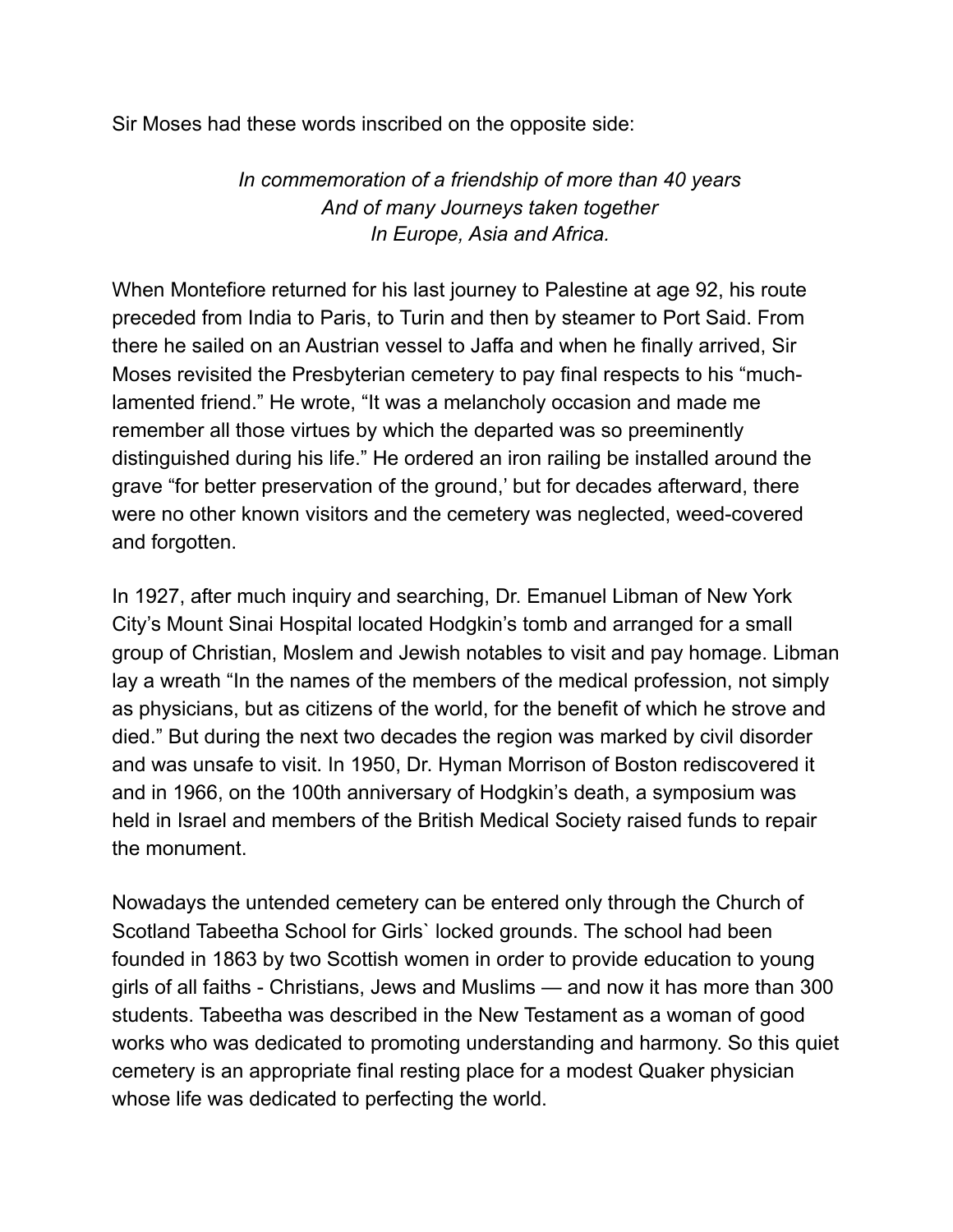By the time Sir Moses reached age 98, his days of travel were at an end, but he still was ready to go anywhere at any time. When he heard of the horrors which followed the assassination of Tsar Alexander II of Russia, he demanded to be allowed to go to St. Petersburg to see the new Emperor and do something to stem the tide of persecution. "Take me in my carriage to the train, put me on board ship, then again on the train, and then in St. Petersburg I will be carried into the presence of the Emperor. Nothing shall prevent me from serving my unfortunate brethren if I can be of use to them." On his 99th birthday he was delighted to receive a congratulatory telegram from Queen Victoria and when he reached 100, once more there was a telegram from the queen: "I wish to renew my sincere congratulations to you on this day, which marks the completion of a century of loyalty and philanthropy."

It should be no surprise that when Sir Moses died at age 101, it was far grander than Hodgkin's humble churchyard. He was buried at his palatial home in Ramsgate beside his wife Judith beneath a mausoleum that he'd built for her in the style of Rachel's tomb in the Holy Land. He was wrapped in the prayer shawl in which he'd been married and had left instructions that he wanted "to be carried to my last resting place beside my wife, quietly and by the way [that] she and I always walked to our synagogue."

## Footnote:

As Sir Moses' 100th birthday approached, Jewish institutions throughout the world wished to honor the famous philanthropist — and not always for selfless reasons. Leaders of the former "Jews Hospital" in New York City, by now called Mount Sinai Hospital, were about to open a chronic disease hospital and announced that it would be a nice gesture to name it for Moses Montefiore. Naturally, they hoped he might remember their kindness in his will. Indeed, the new facility was called Montefiore Hospital and they didn't have to wait long for his largesse. It was a bronze bust of the great man that could be publicly displayed in the lobby — nothing more! I'm told that it still can be seen there today.

M. Nevins, MD